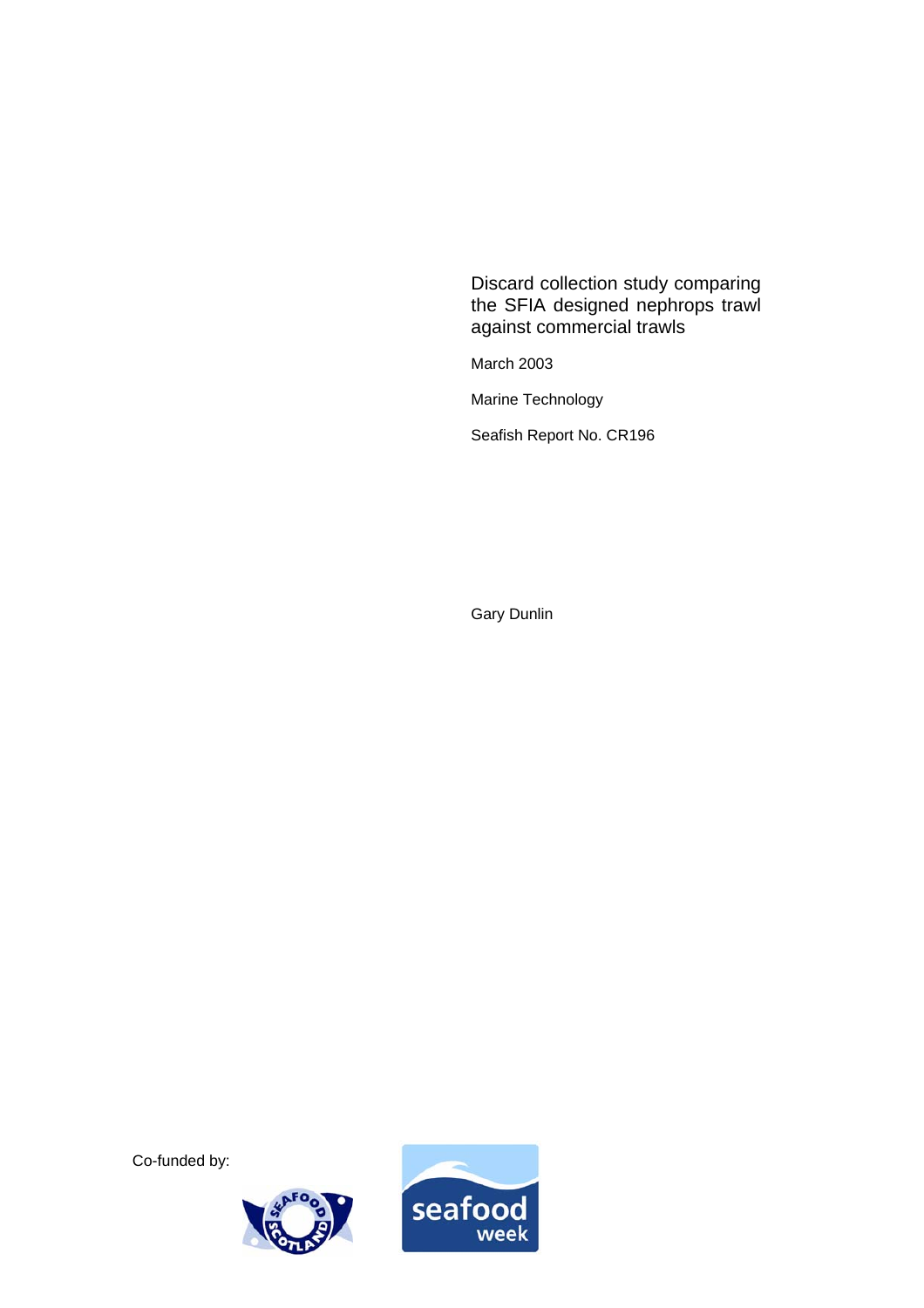**Working with the seafood industry to satisfy consumers, raise standards, improve efficiency and secure a sustainable future.** 

The Sea Fish Industry Authority (Seafish) was established by the Government in 1981 and is a Non Departmental Public Body (NDPB).

Seafish Activities are directed at the entire UK seafood industry including the catching, processing, retailing and catering sectors.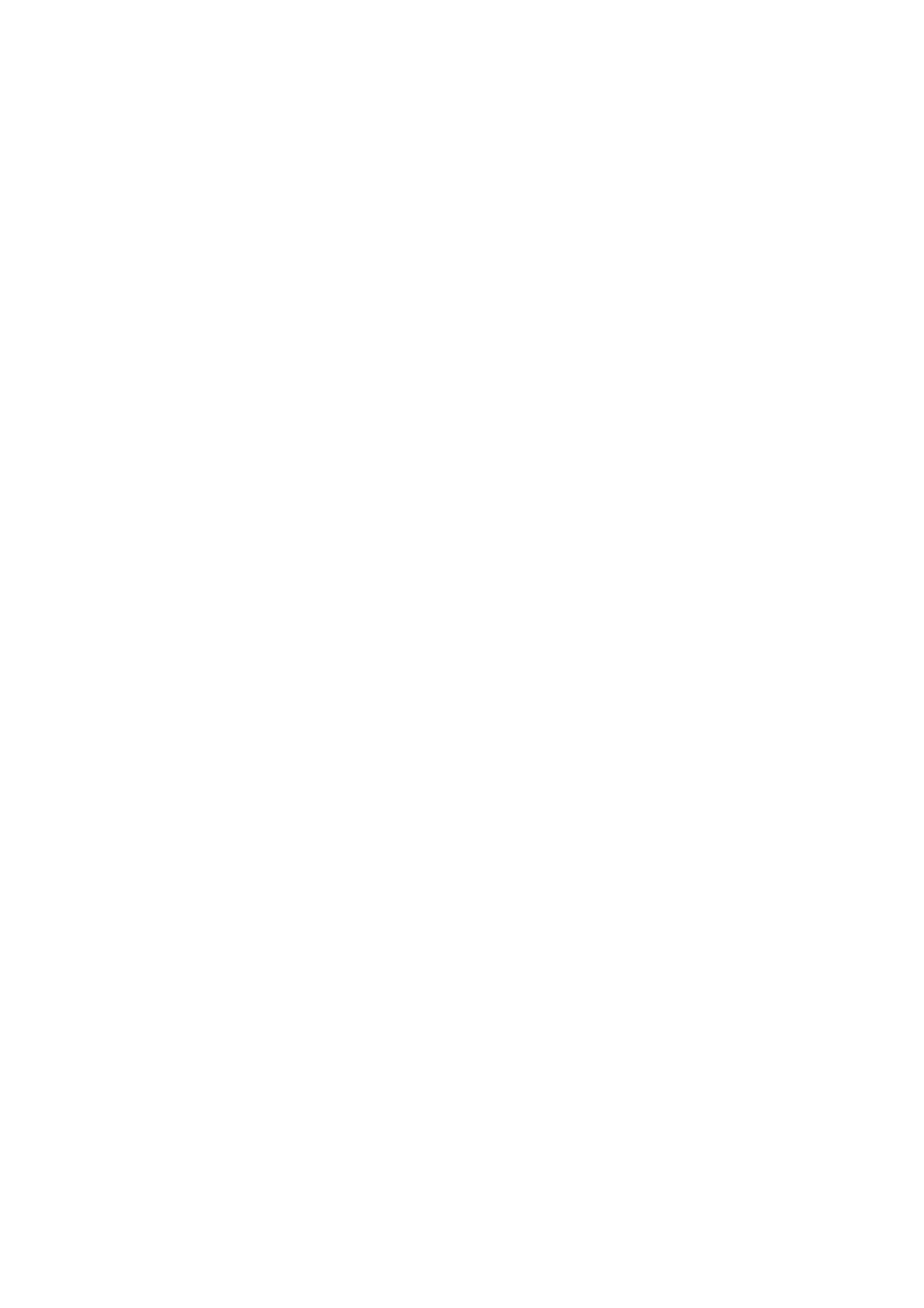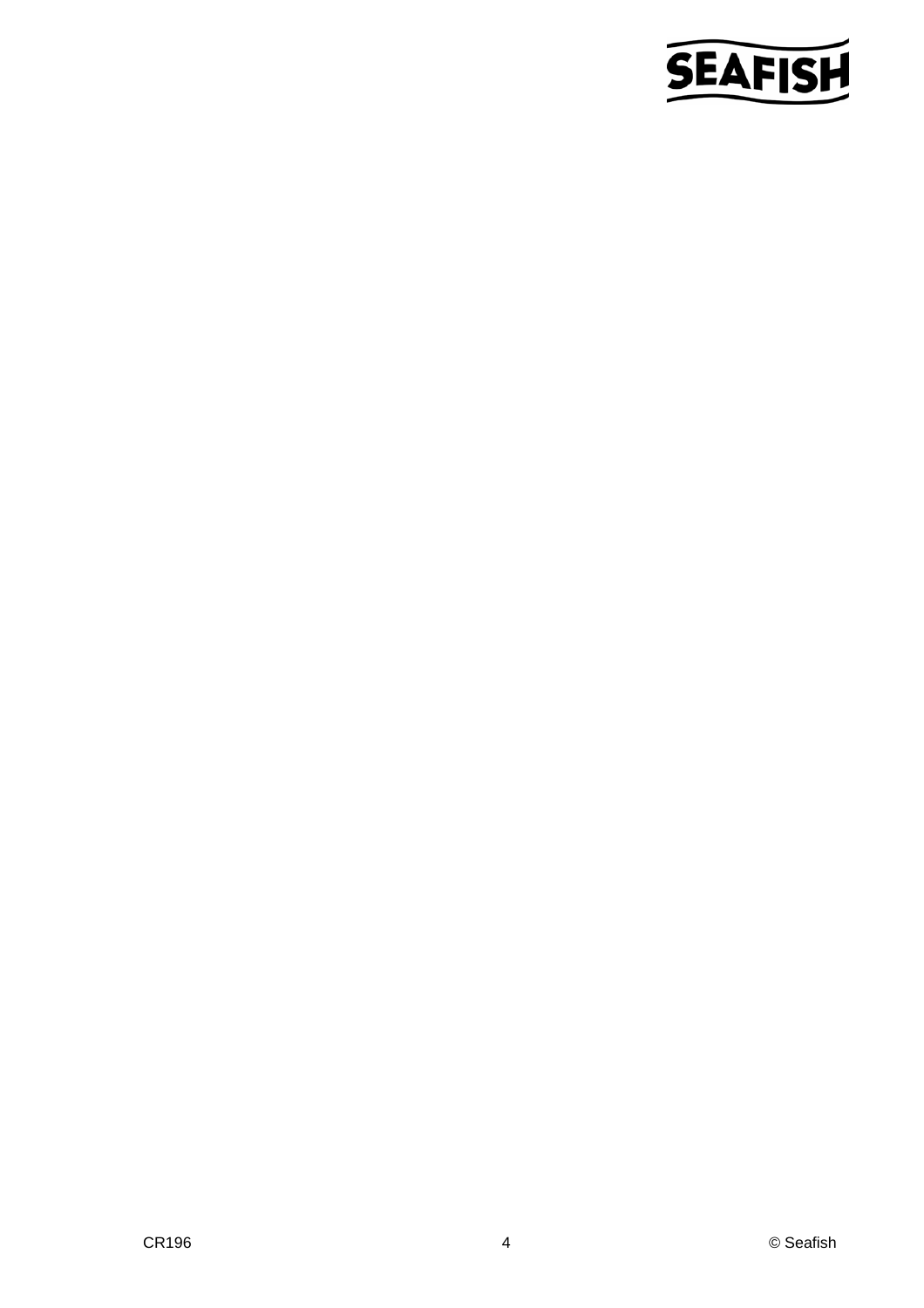

Seafish Technology

**Gary Dunlin Date March 2003** 

# **Discard collection study comparing the SFIA designed nephrops trawl against commercial trawls**

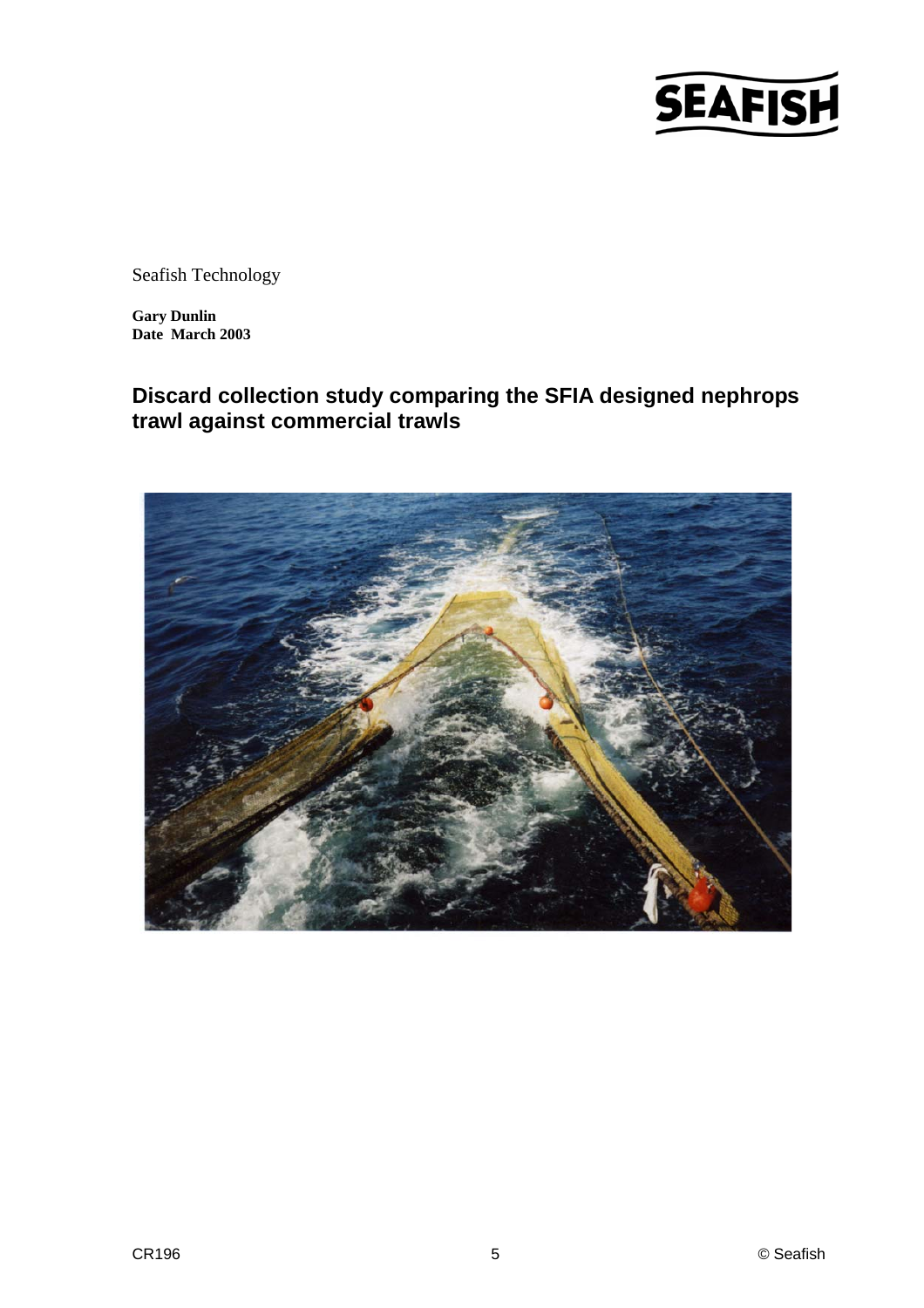# **Table of contents**

|    | 1. Introduction              |  |
|----|------------------------------|--|
|    | 2. Aims and Objectives       |  |
| 3. | <b>Materials and Methods</b> |  |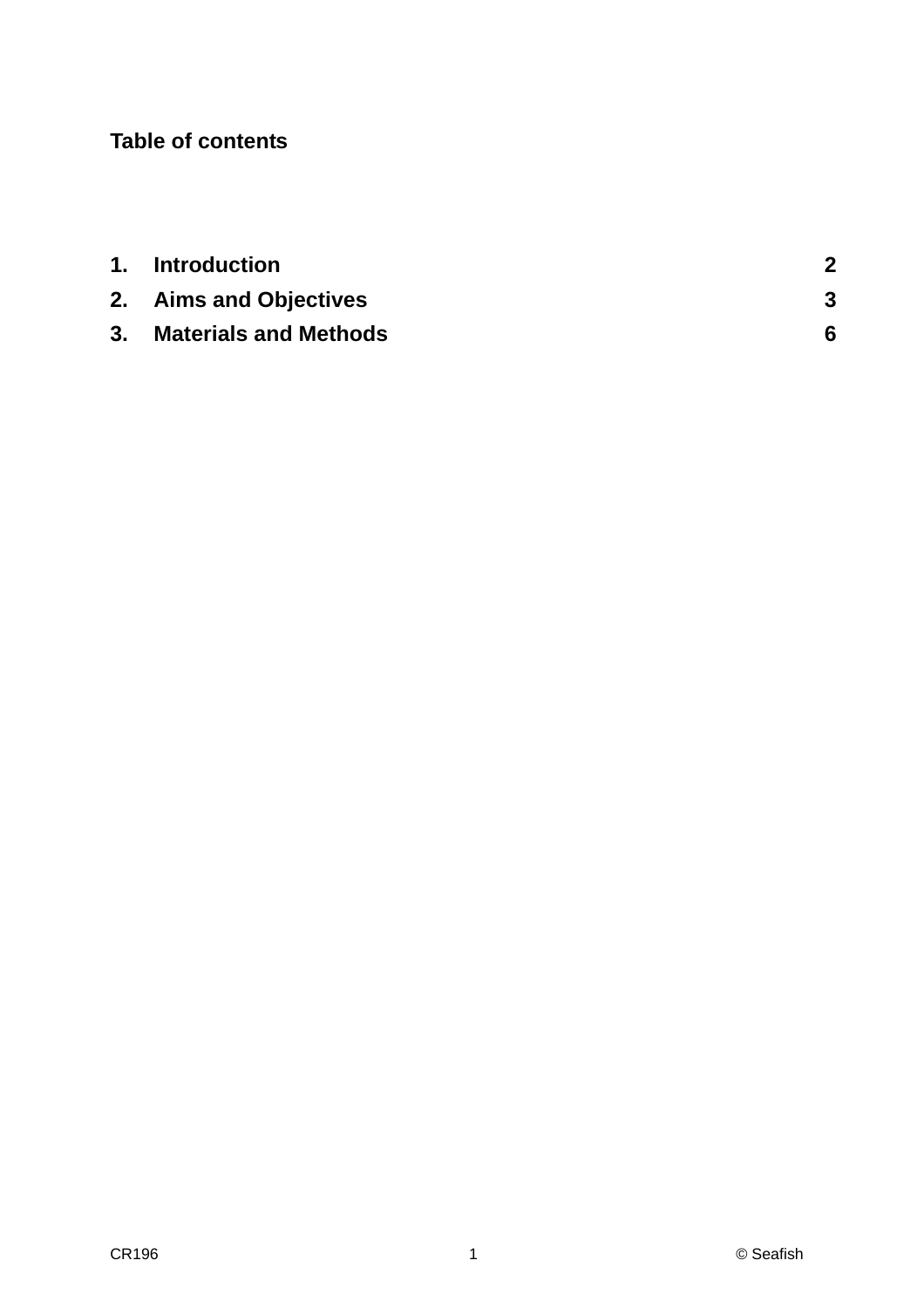#### **Introduction**

Targeted Nephrops trawling frequently involves high catch rates of finfish. These are often unmarketable because of their size, quality or quota availability. Unmarketable fish should not be targeted but fishing mortality is often significant.

In 1997/98 Seafish started a programme of work to investigate ways of improving whitefish selectivity through the more effective use of technical conservation measures.

Interest focussed on UK Nephrops fisheries, some of which are generally recognised as having significant discard problems.

The latest exercise conducted under this programme has concentrated on a slightly different approach to the preceding work on by-catch reduction devices. Up to this stage, effort has been directed at developing ways and means of reducing discarding by releasing the unwanted by-catch after it has been caught. This has often raised questions about the ultimate survival of escapees. This latest work places the emphasis on avoiding the capture of unwanted by-catch in the first place, thus precluding the question of survival.

The aim of the project was to design a trawl with attributes that reduced the potential for catching certain finfish species, whilst at the same time maintaining Nephrops catching performance. In other words, making the gear design more species-specific.

The gear is aimed at those Nephrops fisheries in which the by-catch of species such as haddock and whiting is of no commercial value and is even seen as a nuisance factor.

Further commercial trials were needed in order to fine tune the trawls performance to enable it to compete commercially.

To this end the Discard Unit at the Centre for Environment, Fisheries and Aquaculture Science (CEFAS) Laboratory Lowestoft sponsored 15 days of trials aboard two vessels in return for discard data being gathered on their behalf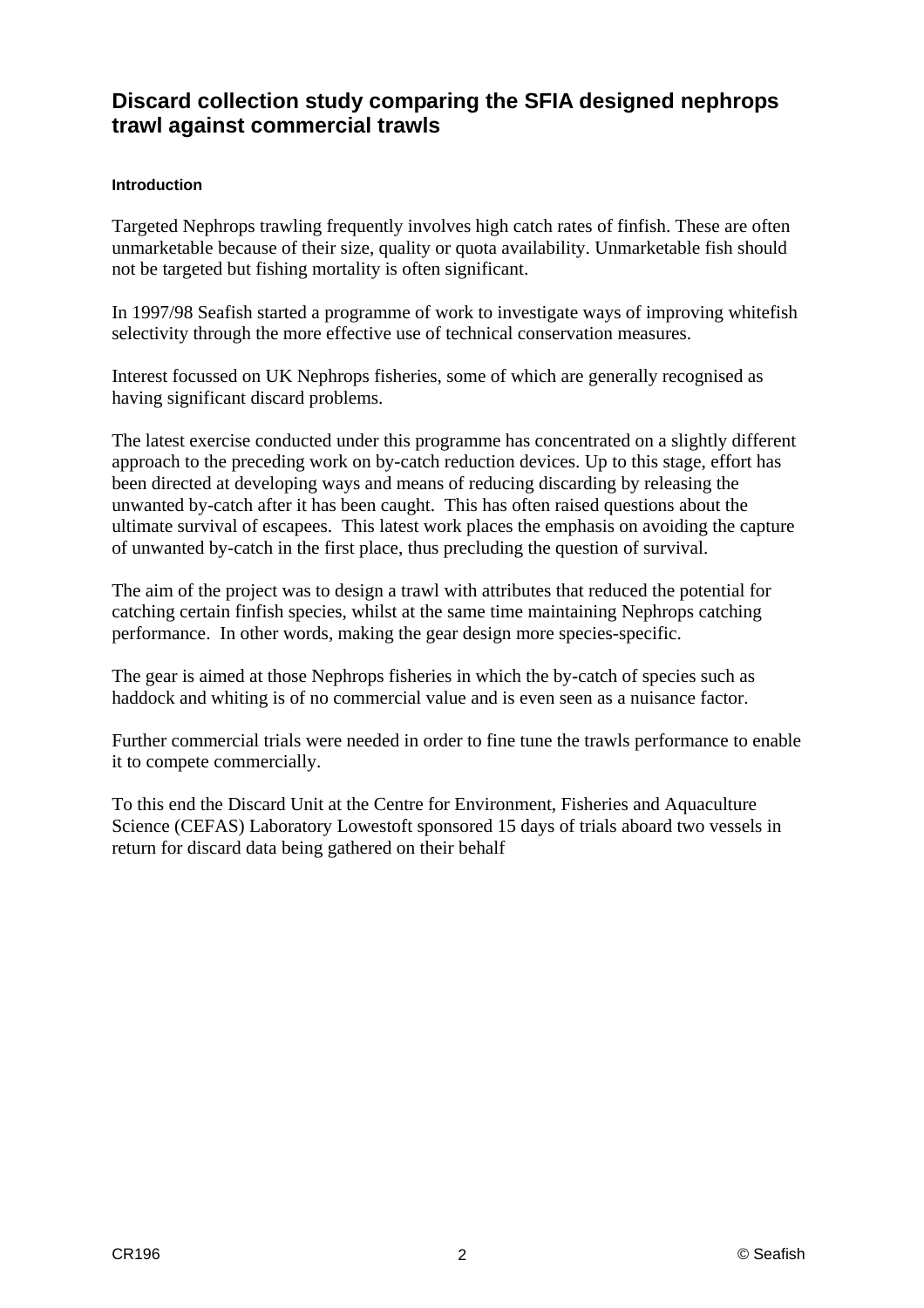#### **Aims and Objectives**

 As with all the work within this programme, the overall aim is to reduce the level of discarding and wastage. A significant part of the discarded catch from the Nephrops fishery is made up of non-target species. Some of this by-catch is unavoidable. However, there are some species of finfish which, because of their behaviour, could be avoided.

The technical measures developed to date all rely on releasing the unwanted elements of the catch once they have entered the net. The objective of this exercise is to determine ways of changing the design, construction and rigging of the Nephrops trawl so as to exclude the unwanted roundfish by-catch prior to it entering the net. This has to be achieved in a commercially acceptable manner without any detrimental effect on the Nephrops catching capability of the gear.

To achieve this overall objective a number of aims were set as criteria for judging the outcome, one of which was to compare the catching performance of the new designs with that of an unmodified net of comparable dimensions for both target (Nephrops) and by-catch species.

In the process of redesigning the trawl to avoid roundfish capture, the aim was to at least maintain, if not improve, the Nephrops catching capabilities of the new designs. In this way, any short-term losses attributable to the loss of roundfish by-catch could be offset by improved Nephrops catches. If successful, the positive benefits could then be used to encourage commercial acceptance and uptake of the new designs in other Nephrops fisheries.

A successful outcome could then lead to the development of technical guidelines on the modifications required to alter existing prawn trawl designs to achieve the desired level of by catch avoidance.

This net, originally tested in the NE coast of England fishery, performed poorly with respect to the prawn catch (32% of the commercial catch). The improvements made prior to the Clyde exercise needed to be verified in the NE coast fishery for which this design was originally intended. This could be achieved by following the same catch comparison procedures using two vessels operating in partnership, (ideally the same two vessels that conducted the initial trials).

#### *Commercial fishing trials*

The fishing trials were conducted as catch comparison exercises using a two-vessel arrangement.

Two similar vessels, using similar sized prawn trawls were selected to operate in partnership for the duration of the trials  $(-15 \text{ days of fishing}).$ 

The initial arrangement was for one vessel (chartered), to work with the experimental net and the other vessel to use their own standard prawn trawl for comparison. During these periods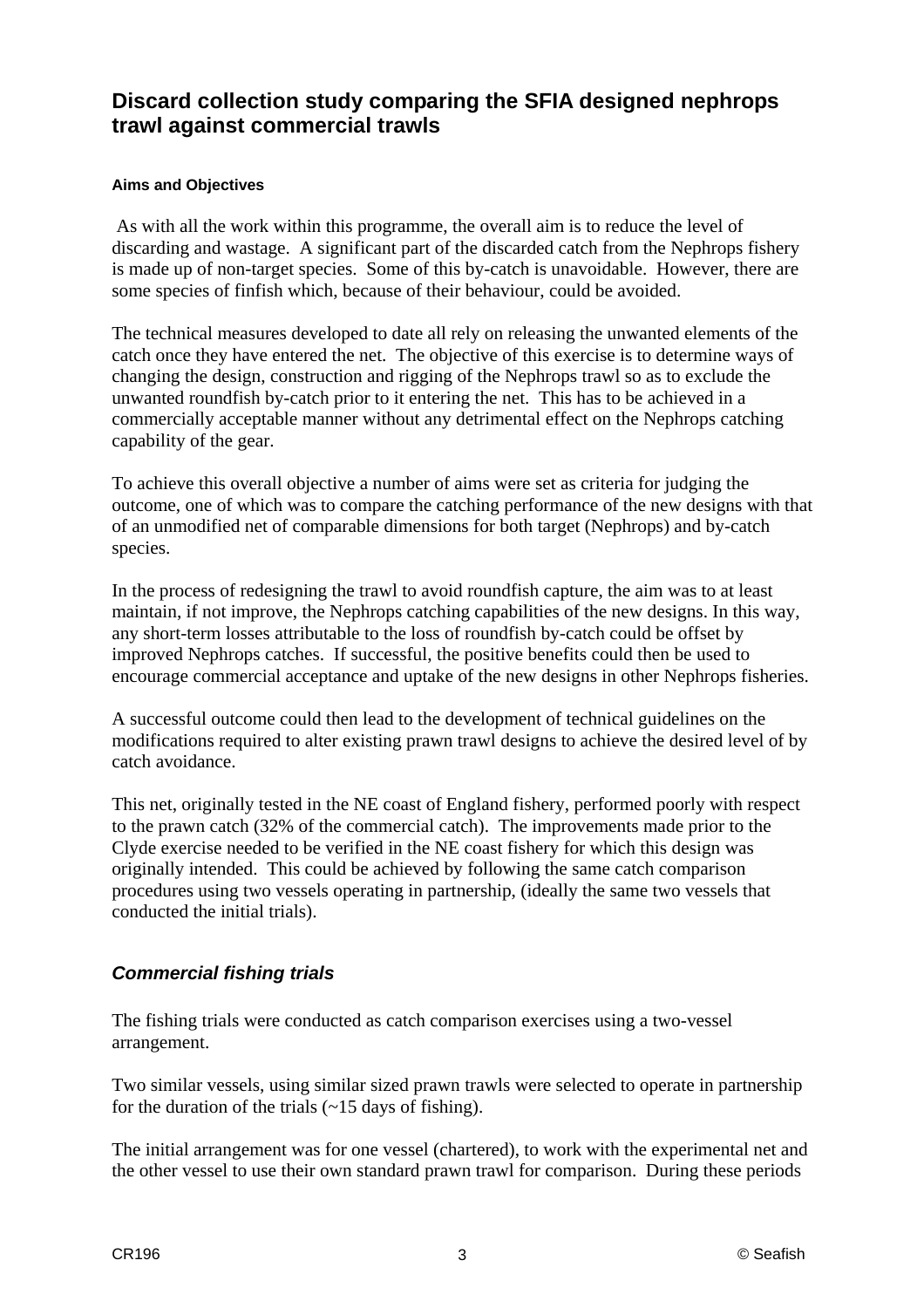the vessel operating the experimental trawl was instructed to 'shadow' the partner vessel to try and sample similar populations of target and bycatch species.

The limitations of this type of comparative exercise were accepted on the understanding that the results were only expected to provide an indication of the relative performance of the experimental gear.

Each of the trials vessels carried a Seafish representative to record catch data and monitor the performance of the gear. Catch sampling entailed haul by haul quantification of the target species (Nephrops) and round fish bycatch species of cod, haddock and whiting and for the latter stages of the trials, flat fish. Additionally, samples of the bycatch were measured to provide length/frequency data.

Fishing trials commenced in December 2002, operating from the port of Blyth in Northumberland using the vessels Oceana (BF 840) and Osprey III (BF 500).

These vessels are of similar size and power, (9.95m, 199Kw and 9.9m, 194Kw respectively), general design and layout and regularly operate together in various prawn fisheries around the UK. Both vessels were using the same size and style of prawn trawls and associated rigging arrangements. The nets were spread by Dunbar style 'V' doors  $(-1.8m)$  and  $73m$  (40) fathom) of combination wire sweeps attached to 18m (10 fathom) of rubbered wire 'legs'. These sweeps were attached to the nets by 3.6m(2 fathom) of wire bridles and a spreader bar.

Because of the problems experienced in the previous trials as a result of not chartering both of the vessels selected for the work, it was decided to modify the working arrangements to ensure more control over the operations of both vessels.

The fishing trials were split with each vessel operating with the experimental net as the 'shadow' vessel before swapping over to use a standard prawn trawl as the 'lead' vessel. All operations took place on commercial fishing grounds.

Both vessels were of similar design and deck layout, which enabled the same catch sampling procedures to be followed on each vessel.

When the vessels hauled, the catch was emptied into the hoppers. All discarded fish and assorted debris were quantified and recorded. This was done by filling the waste chute running outboard with baskets (and part baskets) of discarded material and recording how much was required. This waste chute was filled with varying discard content a number of times to obtain an average amount needed to fill it. The chute was then filled and emptied during the catch sorting process and the number of times that this took place was recorded. This figure was multiplied by the number of baskets required to fill the chute.

Sample baskets were taken away for measurement at a number of stages throughout the catch sorting operation. One was taken from the start, one near the middle and one towards the end to enable a good profile of discarded fish to be obtained.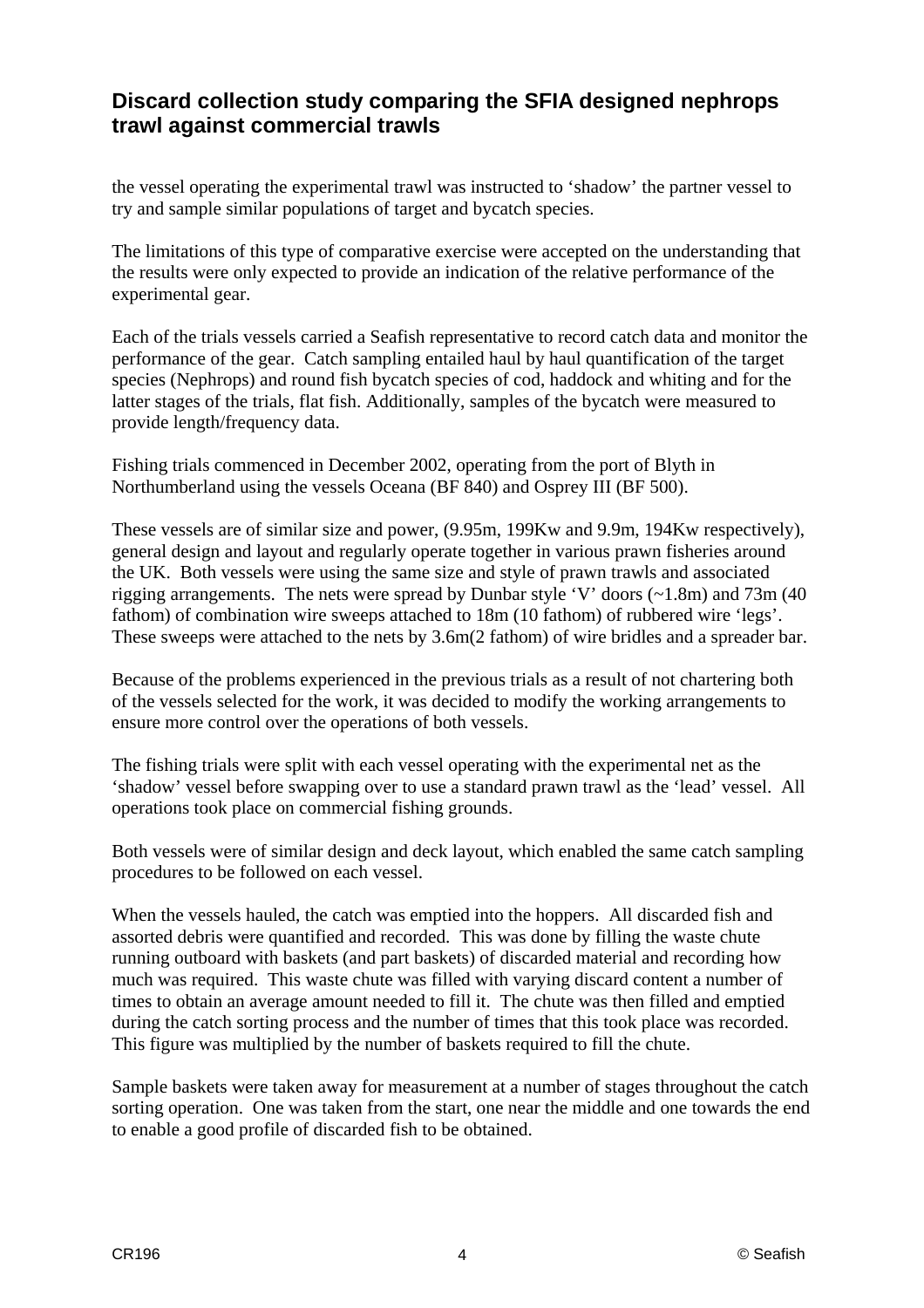The marketable fish (bycatch) being kept in the fishroom was sampled by measuring either all of the fish, or a representative amount of each species if large quantities were being caught. The live weight of Nephrops sorted for retention was also recorded after the catch was sorted.

During the last week of the trials discarded nephrops were retained to enable a count per kilogram to be carried out. This would enable a check to be made on the crews both retaining the same sizes of nephrops.

Seafish personnel on both vessels used the same methods of sampling for consistency. Observations on general gear performance were also recorded.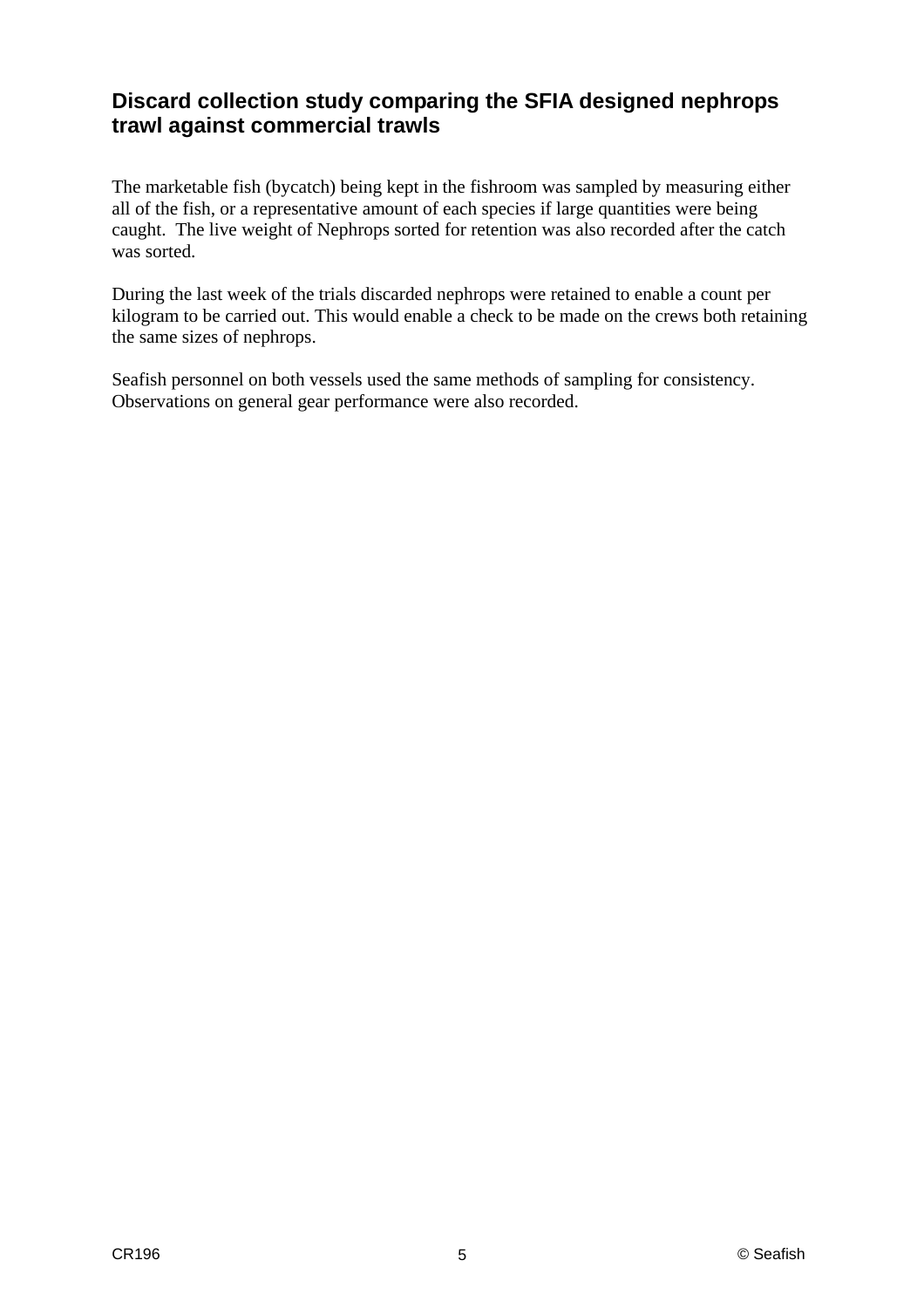



**Figure (1): Schematic diagram of the***Stuart Nets* **modified final version of the new prawn trawl design**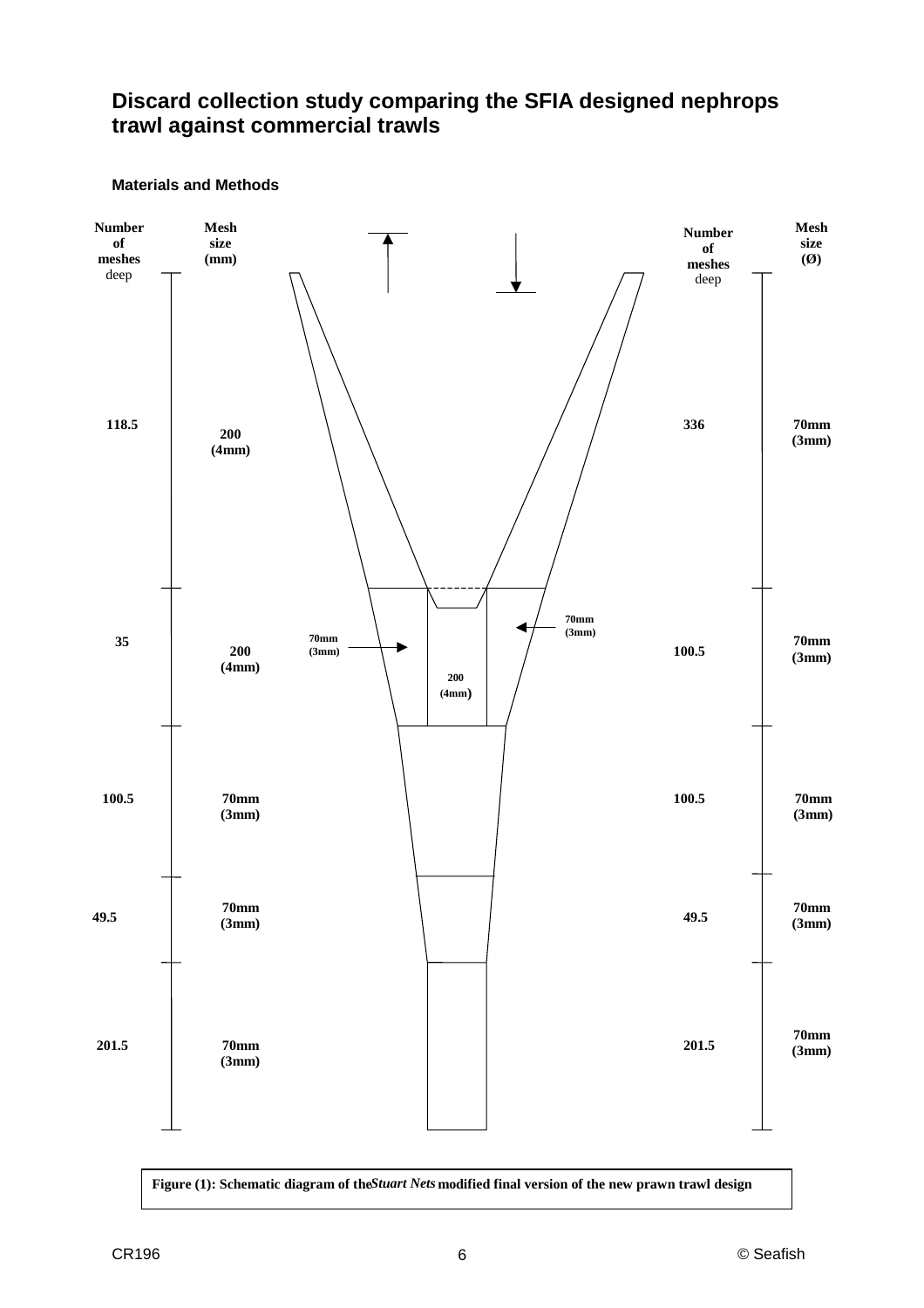#### *Sea Trials – NE Coast of England*

The indicators for evaluating the performance of the new trawl designs for the commercial sea trials were as follows:

- The quantity of prawns (Nephrops norvegicus) caught
- The quantity of principal bycatch species (i.e. haddock and whiting) retained in the experimental trawl as compared to the standard trawl.

The catch details for these trials are summarised in Table1.

|                 | <b>Total No of fish caught</b>  |                              | Percentage reduction in                 |
|-----------------|---------------------------------|------------------------------|-----------------------------------------|
| <b>Species</b>  | <b>Standard</b><br><b>Trawl</b> | <b>Experimental</b><br>trawl | catch observed in<br>experimental trawl |
| Haddock         | 3,500                           | 1,339                        | 63%                                     |
| Whiting         | 3,7739                          | 13,240                       | 65%                                     |
| Cod             | 1,789                           | 1,597                        | 11%                                     |
| <b>Nephrops</b> | 950 Kg                          | $1,213$ Kg                   | $+20%$                                  |

#### **Table 1: Catch summary for NE Coast UK Trials**

As well as quantifying the catches of haddock, whiting and cod the data includes Length/Numbers plots showing the size range of fish encountered during the trials. These are shown in Figures 2, 3 and 5 for haddock, whiting and cod respectively. Figure 2 Length/Numbers plot forHaddock (North East Coast trials)





## **Figure 2 : Length/Numbers plot for Haddock (North East Coast trials)**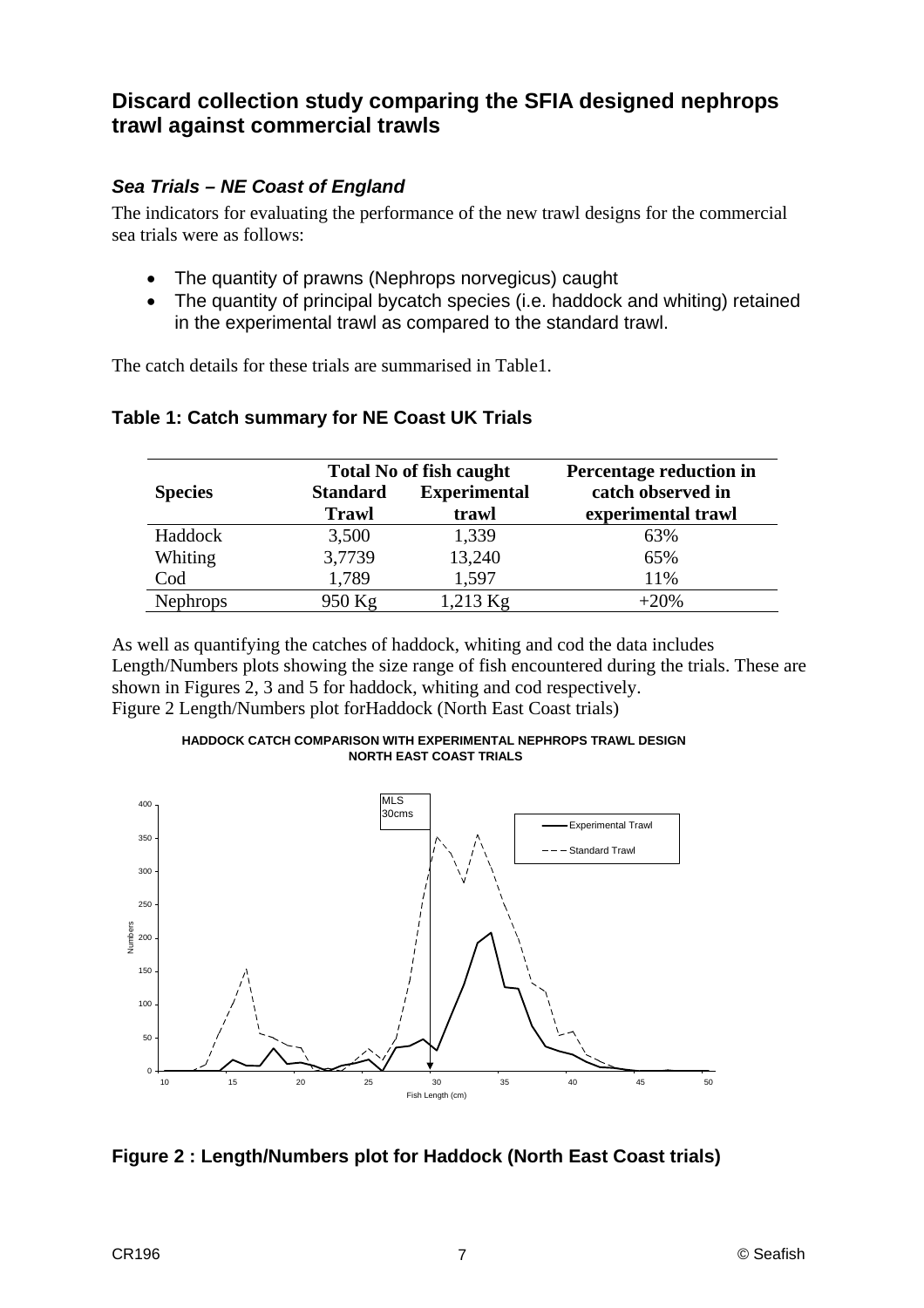

#### **Figure 3: Length/Numbers plot for Whiting (North East Coast trials)**

#### *The quantity of by-catch species retained*

The experimental Nephrops trawl demonstrated effective by-catch reduction properties in respect of the two principal by-catch species encountered (i.e. whiting and haddock). The experimental trawl was observed to significantly reduce the retention of both of these species across all observed length classes (i.e. 20-50cm).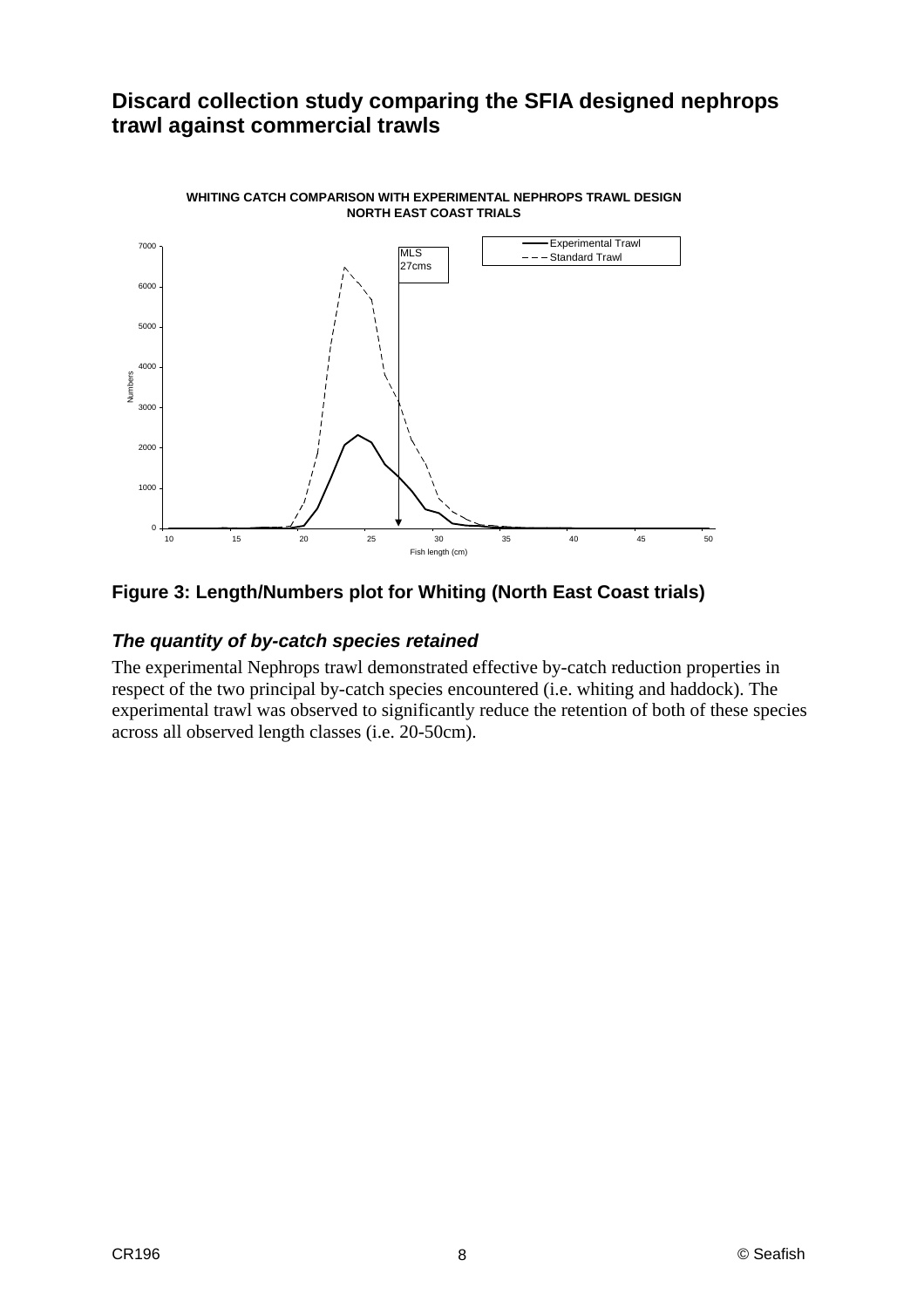

#### **Figure 4: Comparison of Nephrops catches (North East Coast trials)**

#### *The quantity of target species (Nephrops norvegicus) caught*

There were no observed losses of the target species (Nephrops norvegicus) and infact a significant increase was observed of 20%. The experimental trawl therefore increased catches of the target species when directly compared to that of the standard trawls.



## **Figure:5 Length/Numbers plot for Cod (North East Coast trials)**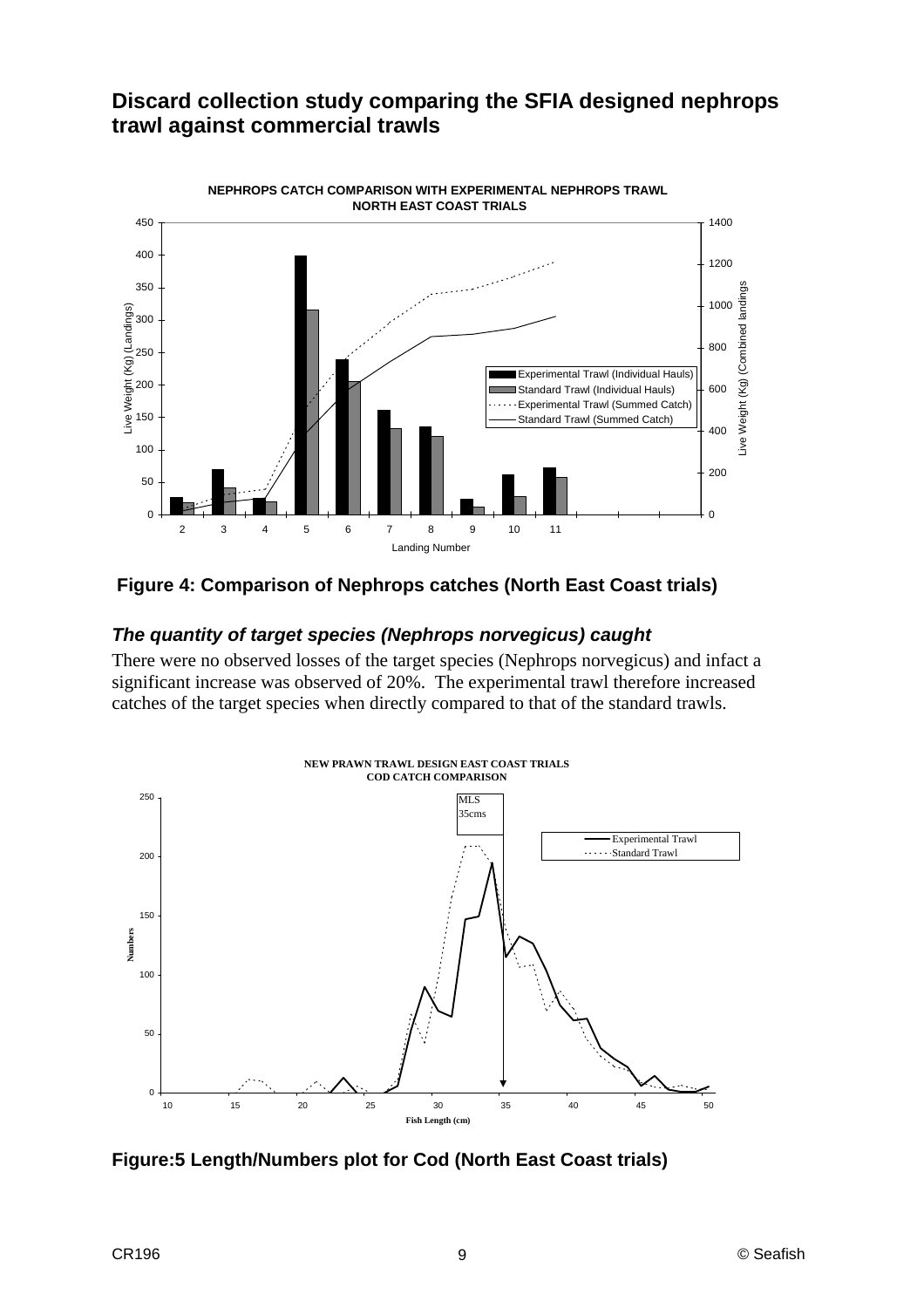The experimental trawl reduced the retention of whiting in the cod end by 65%, whilst the retention of haddock in the experimental trawl cod end was reduced by a factor of 63%. The experimental trawl also appeared to reduce the retention of cod by 11%mainly in the smaller size classes (15 to 30cms)These figures were based on the combined totals from the summed hauls from these sea trials.

Counts carried out on discarded nephrops showed that the commercial trawls averaged 74 nephrops per kilogram, whilst the new trawl design averaged discarded nephrop counts of 78.